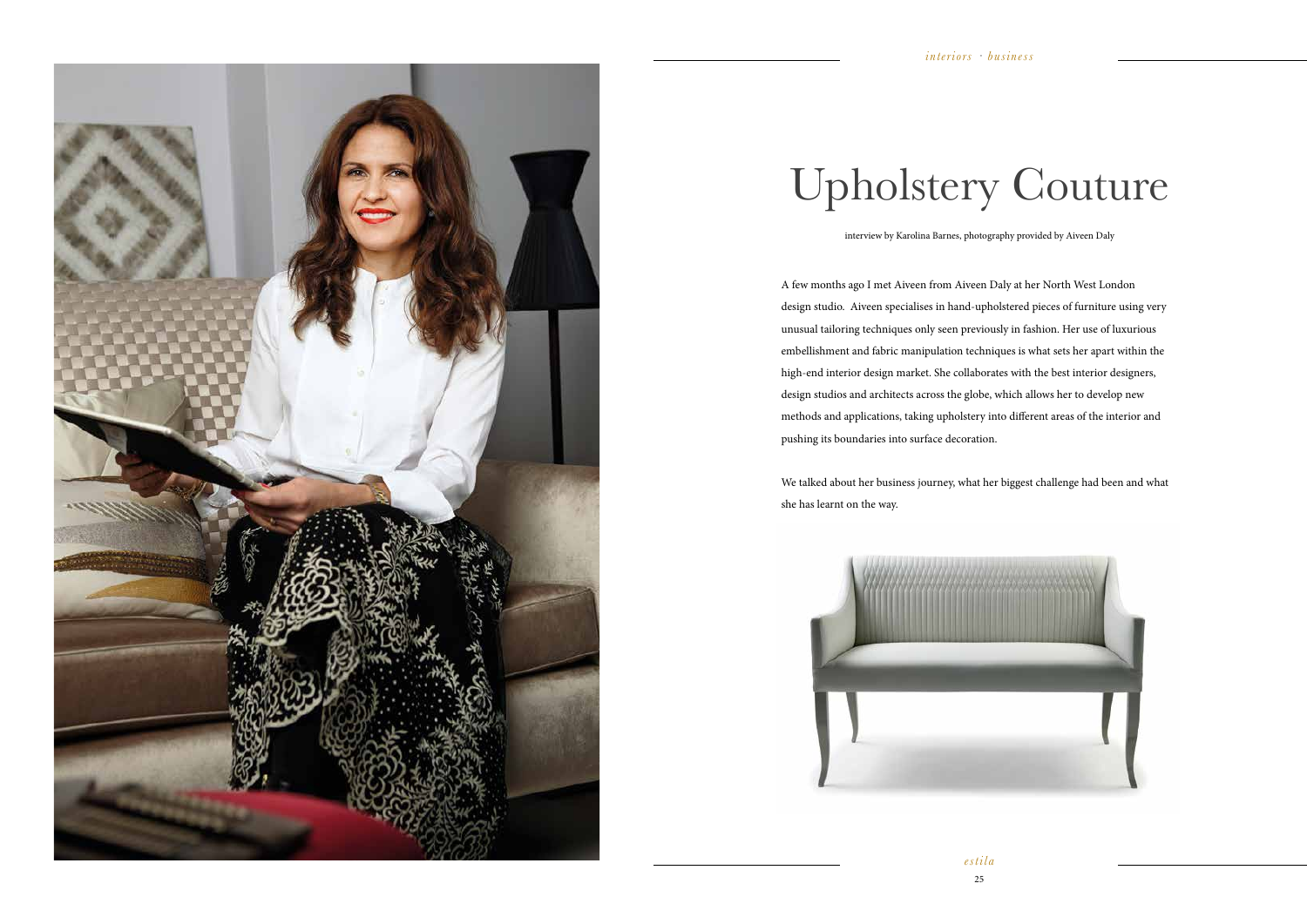



**What has been your journey so far that led you to designing and creating your own products and brand?**

As a child I never knew what I wanted to be when I grew up but my mother always loved interiors and glamour. I was born in Cork, Ireland and studied business and Russian at Trinity College in Dublin. After my studies I moved to Moscow and St Petersburg. I also lived in Sydney before moving to London to take a job at Newsweek magazine.

I then worked as UK marketing manager at Expedia but soon realised that a deskjob wasn't really for me, so I decided to follow my passion for textiles. I enrolled in a full-time traditional furniture upholstery course at London Guildhall University. While studying the course I developed my love for craftsmanship that I found in centuries old pieces of furniture.

I loved the idea of writing notes in the upholstery for the next generation to find and signing the initials of the maker. It was an age where furniture was seen as a luxury item and the finest fabrics and craft techniques were used as a sign of wealth and privilege before mass production took hold. I created my studio inspired by these values.